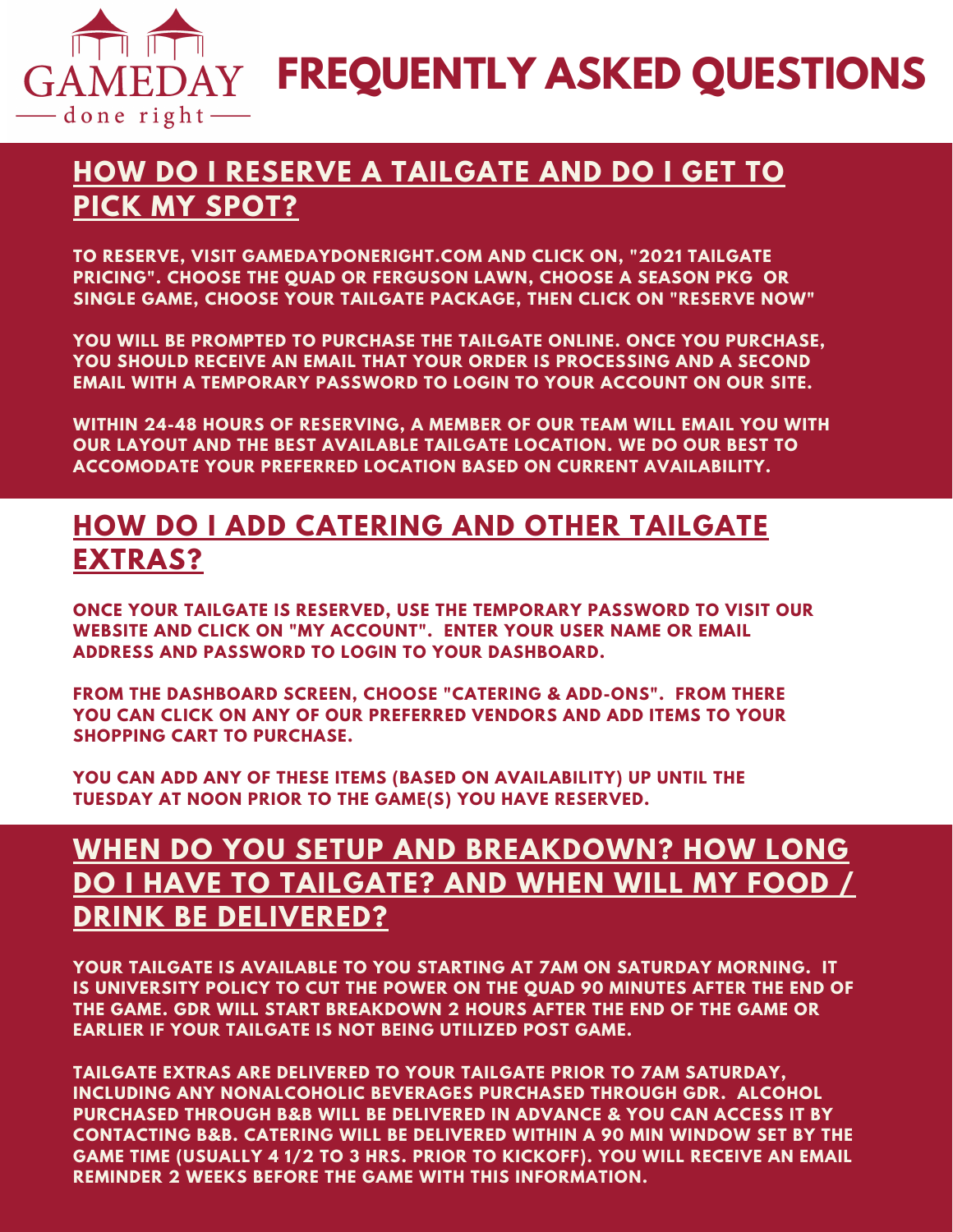

**FREQUENTLY ASKED QUESTIONS**

## **CAN I ADD A DIRECTV MEDIA PACKAGE TO A PACKAGE 1? IF NOT, CAN I BRING MY OWN TV? HOW DOES POWER WORK ON GAMEDAYS?**

**YOU ARE NOT ABLE TO ADD A MEDIA PACKAGE TO A PKG 1 OR PKG 2. YOU CAN BRING YOUR OWN TV AND THE NECESSARY POWER AND SATELLITE EQUIPMENT TO SET THIS UP WITHIN YOUR TAILGATE PACKAGE IF YOU CHOOSE. WE ARE NOT ABLE TO TRANSPORT THIS EQUIPMENT OUT TO YOUR TAILGATE FOR YOU.**

**THE UNIVERSITY PROVIDES POWER ACCESS VIA POWER BOXES THROUGHOUT THE RESERVED AREA FOR CUSTOMERS TO USE ON A FIRST COME, FIRST SERVE BASIS. IF YOU PURCHASE A PACKAGE 3 OR PACKAGE 4 FROM GDR, WE RUN THE POWER TO YOUR TAILGATE FOR YOU. NO PORTABLE GENERATORS ARE ALLOWED ON THE QUAD.**

#### **WHERE CAN I PARK? IS THERE AN UNLOADING TIME?**

**GDR PROVIDES 3 PARKING OPTIONS FOR OUR CUSTOMERS - TOWN CENTER LOT (SEASON ONLY), NORTH FERGUSON LOT (SEASON ONLY) AND BEVILL LOT (SINGLE OR SEASON). YOU CAN PURCHASE THESE PASSES THROUGH OUR WEBSITE STORE ONCE YOUR TAILGATE IS RESERVED. FOR ALL OTHER PARKING OPTIONS AND INFORMATION ON TRAFFIC FLOW VISIT UAGAMEDAY.COM.**

**GDR OFFERS AN EXCLUSIVE UNLOADING SERVICE FOR OUR CUSTOMERS FROM 7A-9A (6A-8A FOR MORNING GAMES). DURING THIS TIME, YOU CAN DRIVE THROUGH THE GALLALEE HALL PARKING LOT WITH THE APPROPRIATE UNLOADING PASS AND STORAGE BINS (UP TO 3 - 27 GALLON BINS PER TAILGATE) AND GDR WILL TRANSPORT THESE ITEMS TO YOUR TAILGATE FOR YOU.**

**UA GAMEDAY ALSO OFFERS AN UNLOADING TIME OPEN TO ALL QUAD TAILGATERS (7A-10A) OR (6A-8:30A FOR MORNING GAMES) WHERE YOU CAN UNLOAD VIA COLONIAL DRIVE WITH A 15 MIN. TIME LIMIT.**

## **CAN I LEAVE PERSONAL ITEMS AT MY TAILGATE IF MY GROUP ALL GOES IN TO THE GAME? WHAT DO I NEED TO DO WHEN I AM READY TO PACK UP AND LEAVE?**

**ULTIMATELY, THAT IS UP TO YOU. GDR WILL HAVE ON-SITE SECURITY WALKING AROUND AND YOU ARE WELCOME TO CHECK YOUR ICE CHEST OR ANY IMPORTANT PERSONAL ITEMS IN WITH US AT THE NEAREST CUSTOMER SERVICE TENT AND RECLAIM THEM WHEN YOU RETURN. IF YOU LEAVE THEM IN YOUR TENT, YOU ARE RESPONSIBLE IF ANYTHING WERE TO GO MISSING.**

**WE GREATLY APPRECIATE IT WHEN YOU CHECK OUT WITH US BEFORE YOU LEAVE, THIS CAN BE A TEXT MESSAGE OR A QUICK STOP BY THE CUSTOMER SERVICE TENT; HOWEVER, WE UNDERSTAND THIS IS NOT ALWAYS POSSIBLE. BEFORE LEAVING YOUR TAILGATE, PLEASE MAKE SURE ALL OF THE RENTED EQUIPMENT IS THERE, LEAVE THE GROUND FREE FROM EXCESSIVE TRASH, ETC..AND GDR WILL HANDLE IT FROM THERE!**